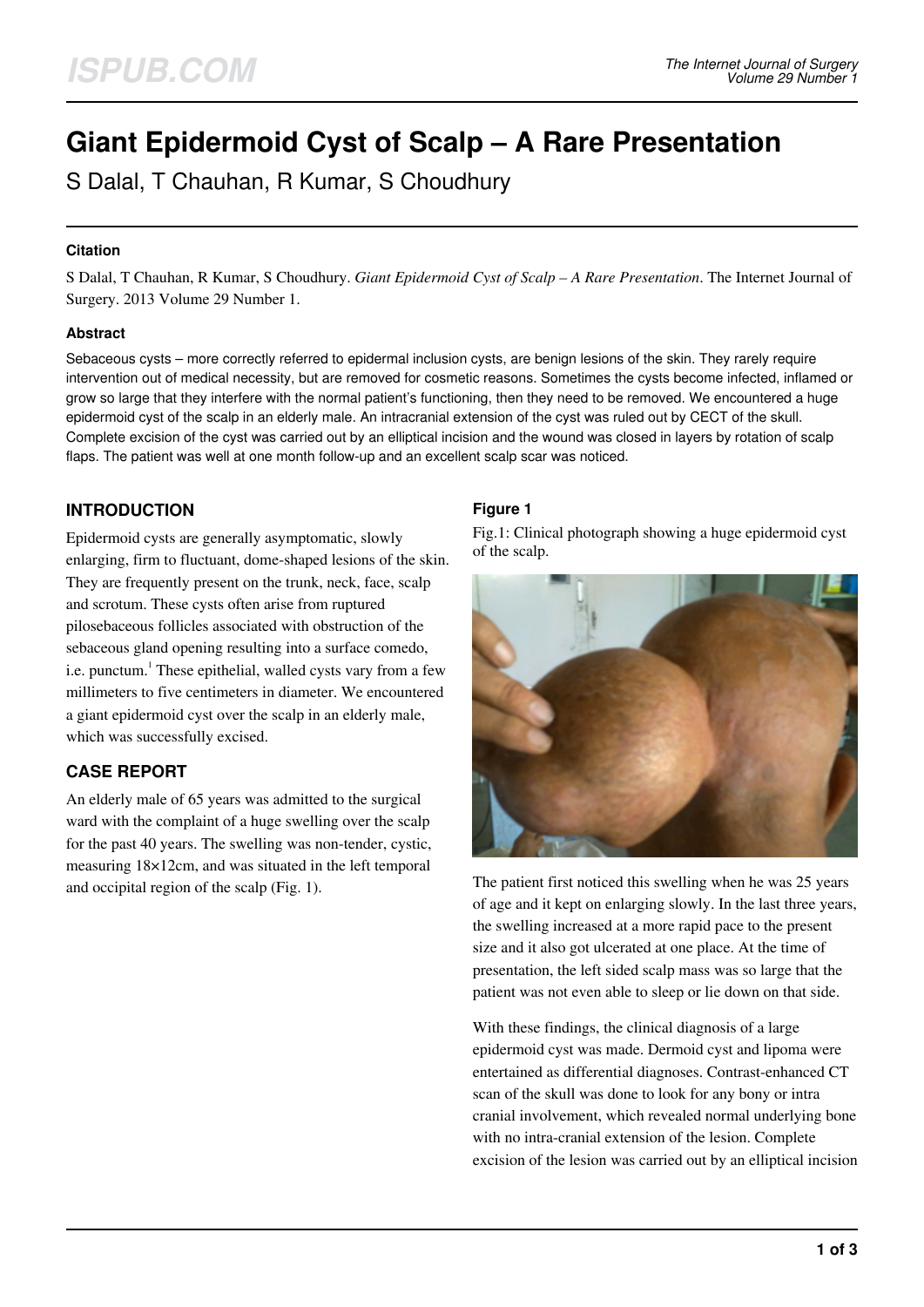and after raising the scalp flaps, the wound was closed in layers, after rotation and adjustment of the flaps. The postoperative period was uneventful and an excellent scar was noticed on follow-up (Fig. 2). Pathological examination of the specimen revealed that it was an epidermoid cyst.

# **Figure 2**

Fig. 2: Clinical photograph showing an excellent scar at three weeks follow- up.



# **DISCUSSION**

The term sebaceous cyst has fallen into disuse; current terms include epidermoid cyst, epithelial cyst or keratin cyst.<sup>1</sup> These cysts arise from a ruptured pilosebaceous follicle often associated with acne and more common on face and scalp. Epidermoid cysts have a thin capsule of stratified squamous epithelium filled by keratin, cellular debris and lipids, but they do not contain hairs or other dermal elements which differentiate them from the dermoid cysts. $2$  These cysts have a slow growing rate, approximating that of a normal skin. In most cases the cysts are simple skin lesions, but can be complicated in few situations. Multiple cysts associated with multiple fibromas and osteomas can be part of Gardner's syndrome.<sup>1</sup> Another variant, although rare, is the intracranial epidermoid cyst, which is thought to be arising from sequestration of ectodermal remnants within the cranial bones.<sup>3</sup> These cysts will present as wellcircumscribed intracranial lesions as well as a swelling over the scalp.

There are many surgical approaches to epidermoid cysts. While complete surgical excision can ensure complete removal and prevent recurrence, this technique is somewhat more time-consuming and requires suture closure of the wound. The minimal excision technique has been proposed as a less invasive and successful intervention.<sup>4</sup> It involves a two-millimeter incision, expression of cyst contents and expression of cyst wall through the small incision. Vigorous finger compression is required to express the cyst contents and loosen the cyst wall from the surrounding tissues to facilitate its removal. The tiny wound can be closed with a single suture or may be left as such. A variation of this technique uses a punch biopsy instrument to create the opening into the cyst.<sup>5</sup> The minimal excision techniques are practiced more frequently by dermatologists and family physicians while surgeons generally prefer excision by traditional incisions.

The patient in consideration was an elderly male, who was having a huge cystic swelling over scalp for the last 40 years. Complete excision of the cyst was carried out under general anesthesia after ruling out any intracranial extension by CECT of the skull. The histopathology report of the specimen revealed an epidermoid cyst. The case is being presented to highlight the following facts:

## **References**

1. Lookingbill DP, Marks JG: Principles of Dermatology. 3rd ed. Philadelphia, PA: WB Saunders Company; 2000: 120-25.

2. Diven DG, Dozier SE, Meyer DJ, Smith EB: Bacteriology of inflamed and uninflamed epidermal inclusion cysts. Arch Dermatol; 1998; 134: 49 51.

3. Kalgutkar A, Kini S, Jambhekar N, Das S: Intradiploic primary epithelial inclusion cyst of the skull. Ann Diagn Pathol; 2006; 10: 20-23.

4. Zuber TJ: Minimal excision technique for epidermoid (sebaceous) cysts. Am Fam Physician; 2002; 65: 1409-12. 5. Mehrabi D, Leonhardt JM, Brodell RT: Removal of keratinous and pilar cysts with the punch incision technique: analysis of surgical outcomes. Dermatol Surg; 2002; 28: 673-77.